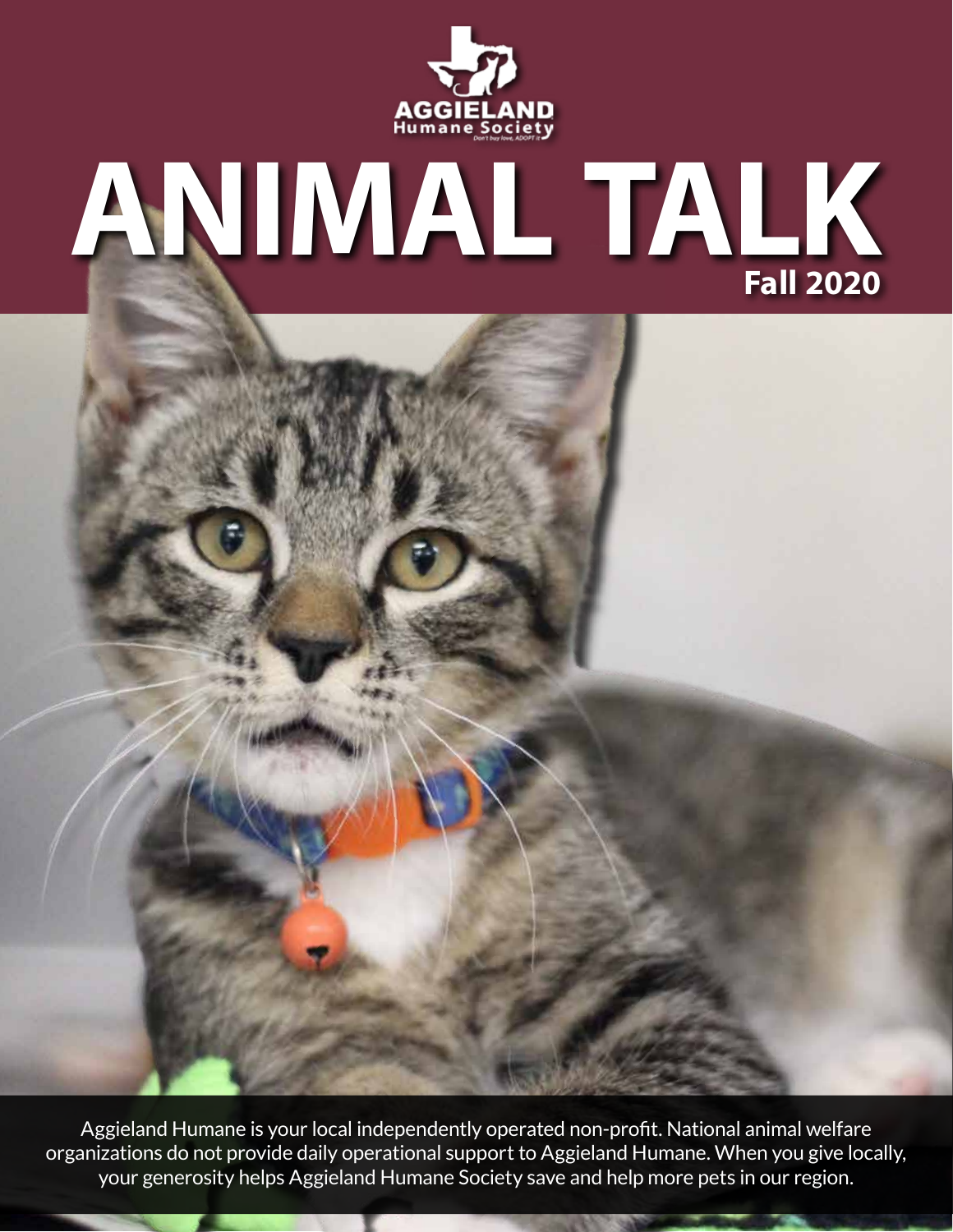### **Our Board of Directors**

**President** Stephanie Mitchell

**Vice President** Kris Fraley

**Secretary**  Darby Roberts

**Treasurer**  Peggy Sherman

#### **Board Members**

Molly Georgiades Betsy Jeter Alicia Dorsey Donnis Baggett Cheryl Pederson Foster Ullman

#### **OUR MISSION**

The Aggieland Humane Society **provides** humane care and placement for homeless and abandoned animals, **promotes** the human-animal bond and **promotes** responsible pet ownership to enhance the quality of life for the people and animals in our community.



# BECAUSE OF YOU! **Dear Friends,**

As you are well aware, this year has been unpredictable and presented many unforeseen challenges - challenges that you have risen to by standing with the lost and homeless pets. **You are making a significant difference in their lives, and we could not do it without you. Thank YOU!**

Your support keeps Aggieland Humane Society's critical programs operating, therefore saving the lives of pets. **Here are just a few ways your generosity helps pets in need:**

· Aggieland Humane receives sick and injured pets on a weekly basis. Because of you, pets are quickly taken to veterinary clinics so they can **receive lifesaving care.** 

· Your generosity allows dozens of dogs and puppies to go **on adoption transfer rides.** These transfers allow more space in our kennels, and families across the country the chance to find their best friend. But oh the miles we have yet to travel! Continue to the next page to learn more.

· You have provided over one hundred **volunteer foster** homes with **essential supplies** like food and medicine. This is especially critical during the spring and summer when Aggieland Humane sees over 300 kittens and puppies needing foster care.

Aggieland Humane has a strong commitment to both you and pets in our community - no matter what. **The pets thank you for your commitment to them.**

Kathy Bice, Executive Director



Cover Cat: Milo, a Domestic Shorthair, Adopted from AgHS June 2020. Saved because of YOUR donations



#### HOW WILL YOU BE REMEMBERED?

**Leaving a gift in your Will to Aggieland Humane Society is a once in a lifetime chance to ensure homeless and abandoned pets have shelter, food, and care until they find their forever home. Aggieland Humane's Tax ID is 74-2150288.**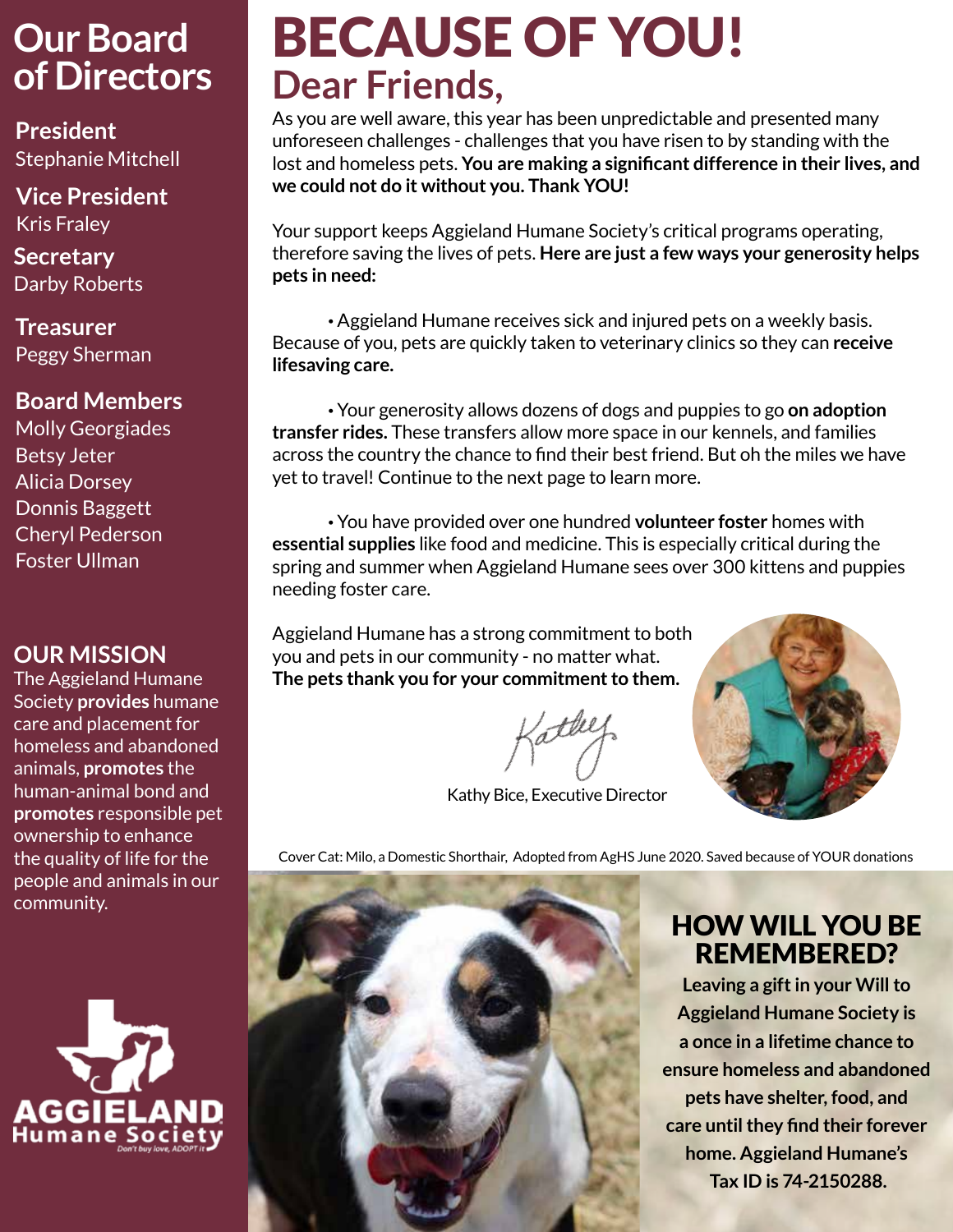# Oh, the places we have gone...<br>and how you can help us go further!

Aggieland Humane Society's adoption transfer program is an essential part of saving the lives of homeless pets. This program makes it possible for pets, especially dogs and puppies, who live in areas with oversaturated pet populations, like ours, to safely travel to communities where there is a higher demand for rescue pets.

Aggieland Humane makes roughly 20 transfer trips with nearly 200 pets making the trip annually. The pets go to dozens of incredible organizations, including partners in Colorado, Wisconsin, Maryland, New York, and Washington State. But oh, the places the pets could go with a new and more spacious transport vehicle!

**Help this critical program and be a part of raising \$100,000. Check the box on your remit slip for the Animal Transport Vehicle to contribute.**



*Whopper traveled to Maryland in July 2020. He was adopted shortly after thanks to YOU!*

# Pets by the Numbers *from Jan 1, 2020 to July 31, 2020*



408 **DOGS ADOPTED**



433 **CATS ADOPTED**



539 **PETS RETURNED TO OWNERS**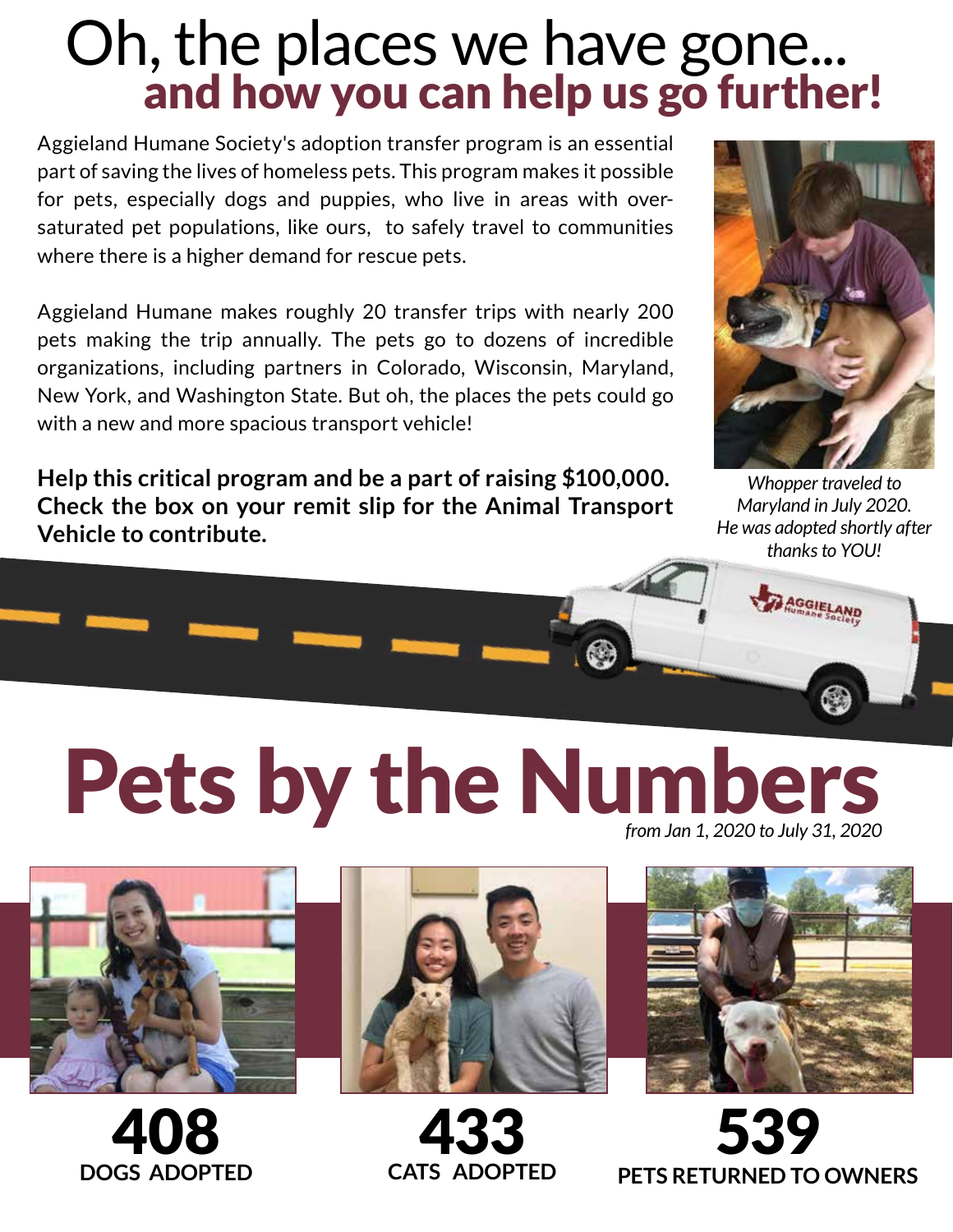

# FROM FOSTER TO FOREVER FAMILY FERNANDO'S STORY

By: Alyssa and Joshua Hiatt

**When the pandemic began, Aggieland Humane Society made a plea for fosters and adopters to help clear the kennels. You answered the call!** Within two weeks, we had over 100 new foster applications and 40 pets adopted.

#### Here's the story of Alyssa, Joshua, and their foster dog Fernando:

I remember seeing a post on social media in March about how Aggieland Humane Society needed homes for foster pets. **We had wanted to foster for a while**, and when COVID-19 required us both to work and take classes from home, **we decided it was a perfect time!** Plus, fostering gives our dog Ava (an AgHS alum herself) a friend.

## "Having him in our home has been a treat; we have been able to spoil Ava and give her a best friend."

**(Fer)nando was our first foster dog!** We were nervous about what we were getting into. I had concerns about potty training, socialization, and energy, but we put that aside to help out! Nando came into our home and quickly learned from our dog, Ava. With just one

correction, he was potty trained! He learned that his favorite place in the house was the couch, snuggles are his favorite thing, walks are a blast, and food isn't all you need in life. Having him in our home has been a treat; we have been able to spoil Ava and give her a best friend.

Working and schooling from home allowed me to give full attention to the puppers. As it turned out, Nando needed a lot more snuggles and a lot less instruction than we expected! **He is the perfect pups and such a quick learner!** 



Alyssa and Joshua with their dog, Ava, adopted in 2016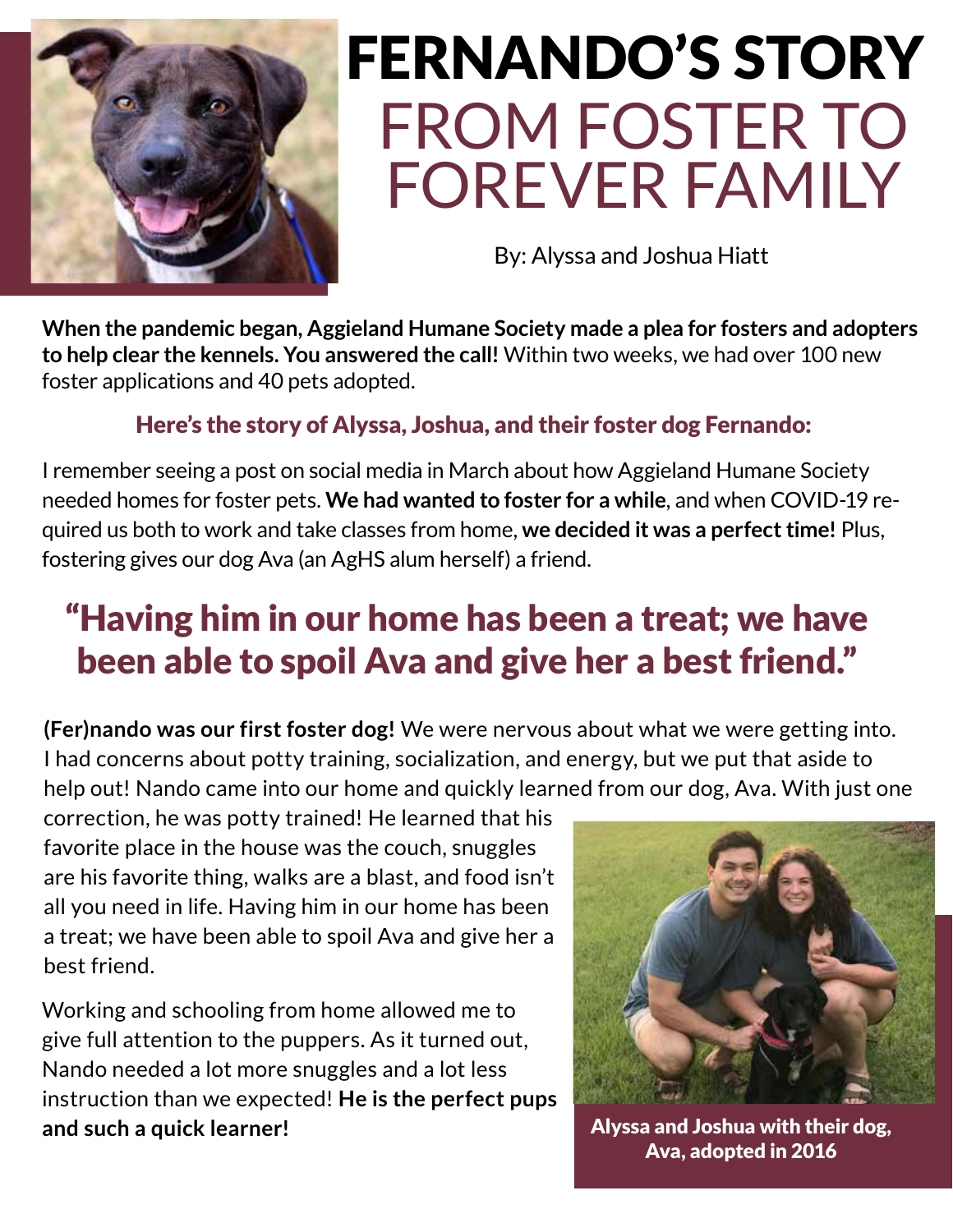#### "We have been graciously awarded the opportunity to watch a shy, unsure dog change into a confident, joyful dog."

Being a pet foster parent has so many triumphs. We have been graciously awarded the opportunity to watch a shy, unsure dog change into a confident, joyful dog. **We were elated to watch his growth as he learned what it meant to be loved.** This foster pup was so amazing, and even though it is hard to see him leave our home, I know he will have an amazing life.

2020

**BARK** 

**LEADER** 

fundraiser



**CEMOR BARK LEAR**  Nando was officially adopted on August 18, 2020. You made this adoption possible. Without your generosity and support, Fernando would not have found his forever home.

### THANK YOU for making his story possible.

You can learn more about how to become a foster parent for pets in need at aggielandhumane.org/foster-care/

> Dogs compete to raise money to rescue pets – those who need YOU the most!

Help the competing dogs reach their goals and save pets in need. Vote for your favorite by making a donation at aggielandhumane.org/events/barkleader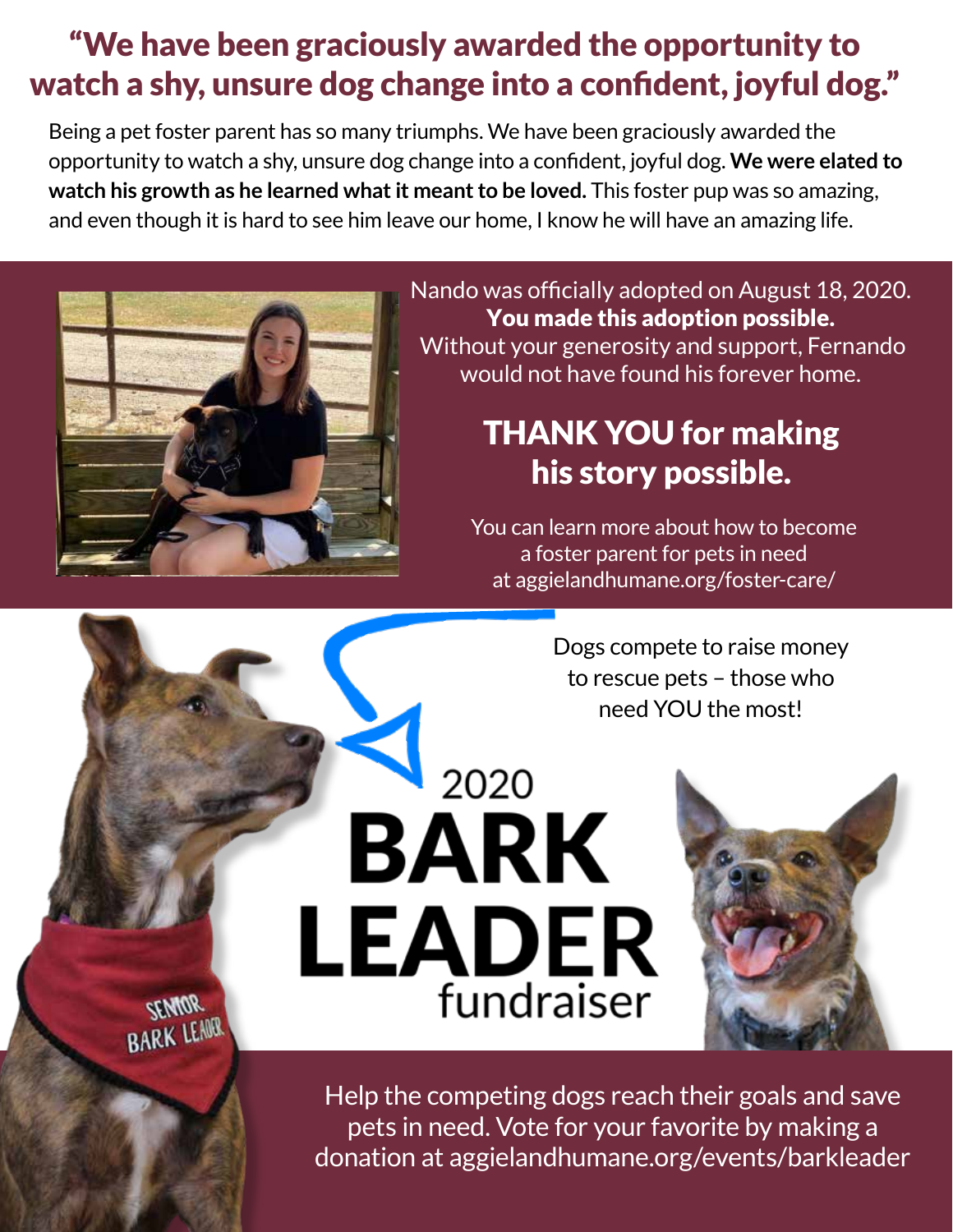# The Gift that Keeps on Giving



Your gift helped Bernardo find her forever family in June 2020.

### **WHY DO YOU GIVE?**

"There are so many animals in shelter who've been neglected or mistreated, who deserve to find a loving home. Shelters like Aggieland Humane Society offer a great service that provides a safe shelter for animals and helps with the care needed to get these babies healthy enough to be adopted into a loving home. They can't provide this service without some monetary help. **I believe in Aggieland Humane Society and the services they provide, so I happily donate monthly**."

*- Sheryl, a monthly donor since Jan 2017*

#### Make a difference with a monthly gift!

**We are so grateful for the community that has sustained and advocated for the pets** at Aggieland Humane Society.

Despite the current global hurt, the pets at Aggieland Humane Society have always depended on **YOU** to ensure the quality of care they deserve.

Just as our loving pets provide us with peace and love in times of uncertainty, you have helped make it possible for us to give those same things to those who have no home.

#### **By coming together, we can continue to provide for the homeless pets in our community.**

When you sign up to give a monthly gift, you provide essential lifesaving care for thousands of pets across the Brazos Valley.

You can become a monthly donor by checking the "Give Monthly" box on the remit slip or by visiting *aggielandhumane.org/donate*

#### **More uncertainty lies ahead, will you join us in saving lives?**



Because of your donations, Duke found his forever family in April 2020.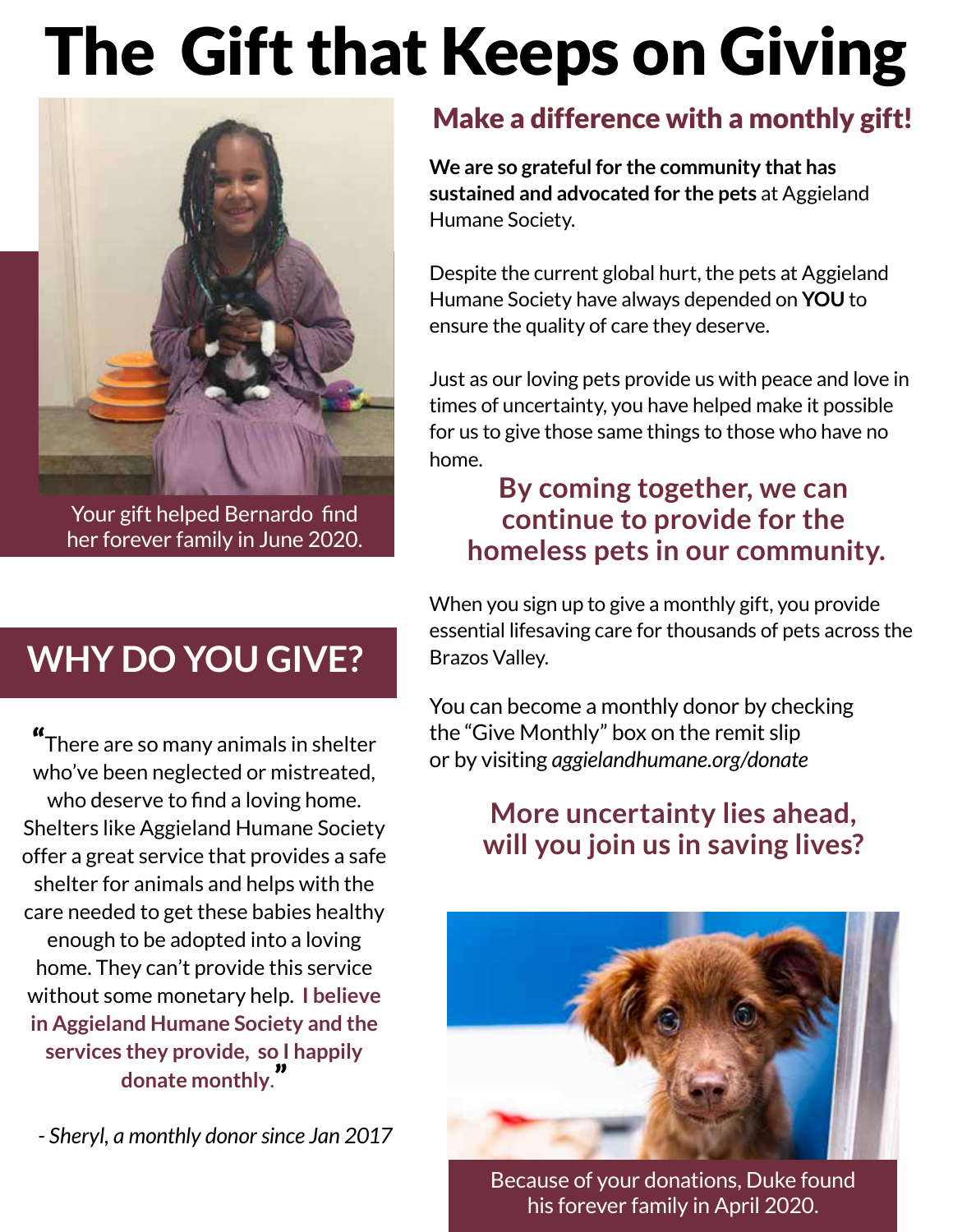# HAPPY TAILS FROM HAPPY FAMILIES **Porscha Emily**



Emily spent over 10 weeks in her foster home growing into a happy and healthy kitten.

She came back to the shelter when she was ready for her forever family! And less than one week later...





When Porshca first came to AgHS, she had a bad eye condition known as entropion. She was afraid and in pain.

After a few days of eye drops, love and care, Porshca's eyes were looking great! She was ready to find her new forever family.





**Emily was adopted on Wednesday, August 19!** **On Saturday, August 22, Porscha found her new forever family!**

**Be sure you are following Aggieland Humane Society on Facebook to see weekly adoption stories just like these!**